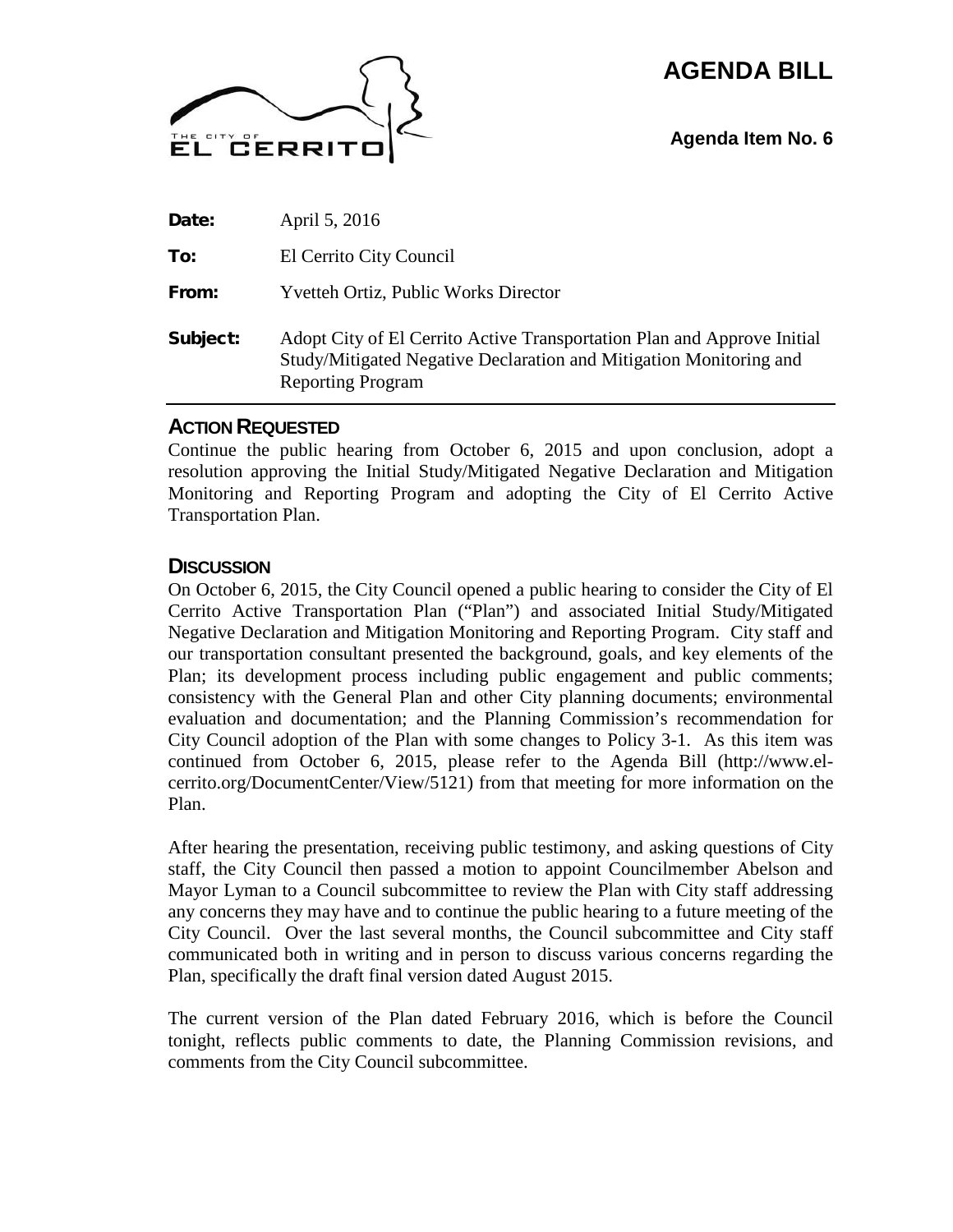The changes are summarized below:

- Enhanced accessibility elements by adding two policies (Policy 2-7 and 2-8), highlighting accessibility in several recommended actions, changing Plan terminology away from focus area, medium and low priority projects to detailed projects and additional projects, adding prioritization criteria related to accessibility, and identifying accessibility improvements that are part of the detailed projects; and
- Restructured Chapters 2, 4 and 5 of the Plan to make the discussion regarding policies, programs, practices, recommendations, and projects more cohesive throughout the Plan;
- Clarified terminology and reformatted some tables and figures to improve overall readability of the Plan; and
- Made various minor edits and corrections throughout the Plan.

Included in the Council's packet are the draft City Council Resolution (Attachment 1) including the Plan dated February 2016 (Attachment 1, Exhibit A) and Environmental Documents (Attachment 2) – including the Initial Study/Mitigated Negative Declaration (Attachment 2, Exhibit A), Response to Comments (Attachment 2, Exhibit B) and the Mitigation Monitoring & Reporting Program (Attachment 2, Exhibit C).

### **STRATEGIC PLAN CONSIDERATIONS**

The City's Strategic Plan articulates the mission of the City to serve, lead, and support our diverse and transit-rich community by providing exemplary and innovative services, public places and infrastructure, ensuring public safety, and creating an economically and environmentally sustainable future. The Plan directly implements several of the goals and strategies, and is consistent with the overall Strategic Plan. The primary goals and strategies furthered by the Plan include:

- *Goal E: Ensure the public's health and safety*
	- o Continue to work with local partners (i.e. BART, the school district, other communities, East Bay Regional Park District) on a coordinated approach to public safety.
	- o Explore innovative and best practices for promoting public health (e.g., smoking ordinances, nutrition, obesity prevention, living wage, and strategies to promote walking/biking).
- *Goal F: Foster environmental sustainability citywide*
	- o Encourage alternative modes of transportation to the single occupancy vehicle
	- o Implement the City's Climate Action Plan by reducing vehicle miles traveled (by creating a well connected pedestrian, bicycle and transitoriented urban form that will make it easier for residents and visitors to leave their car behind).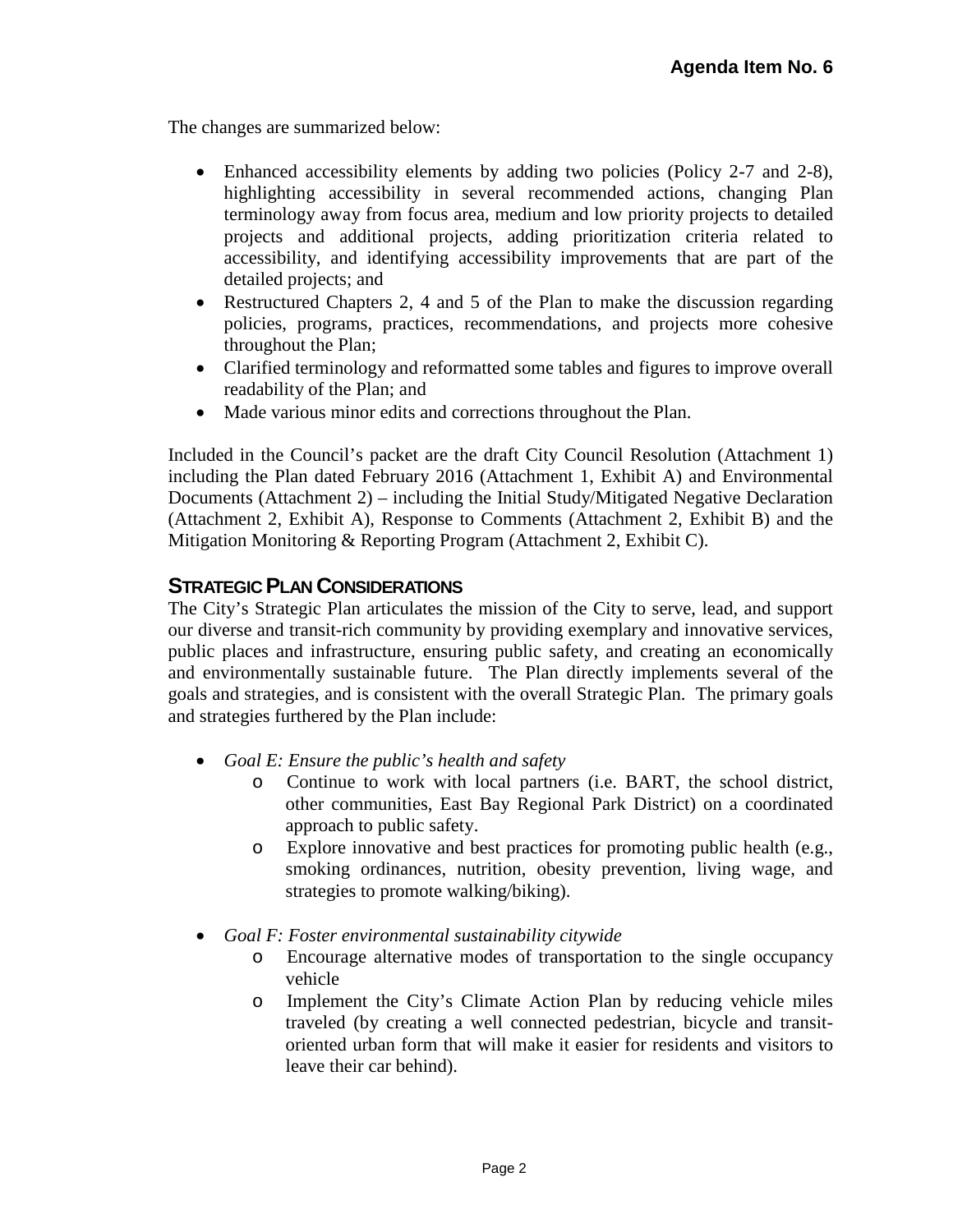## **ENVIRONMENTAL CONSIDERATIONS**

California Environmental Quality Act ("CEQA") Guidelines require preparation of an Initial Study to identify whether a plan or project will have a significant effect on the environment. For projects with potentially significant impacts, proposed mitigations may be included as part of the environmental review process to ensure that such impacts are mitigated to a less than significant level where possible. The City prepared an Initial Study/Mitigated Negative Declaration (IS/MND) for the Plan to evaluate the impacts of the proposed programs and projects to facilitate streamlined implementation in the future. The Plan did not require an Environmental Impact Report as no impacts were identified which could not be mitigated to a less than significant level as part of the project.

The Draft IS/MND was made available for public and agency review and comment from June 26 through July 27, 2015. The City received one comment from the Department of Transportation (Caltrans). This comment and the City's response have been included in this packet (Attachment 2, Exhibit B). The City then prepared a Mitigation Monitoring & Reporting Program (Attachment 2, Exhibit C) to summarize the mitigations required during implementation of this Plan.

On August 19, 2015, the Planning Commission voted affirmatively to recommend adoption of the MND to the City Council. The CEQA actions before the City Council tonight include approving the Initial Study/Mitigated Negative Declaration and Mitigation Monitoring and Reporting Program.

## **FINANCIAL CONSIDERATIONS**

There are no direct or immediate costs associated with the action requested tonight. Implementation of the Plan will require funding over many years as the total cost of improvements identified is estimated to be approximately \$37 million including about \$13 million for the detailed projects. The City will need to utilize a combination of federal, state and local funds, as well as, work with developers to contribute to improvements associated with their projects. Some project costs may be integrated into other project costs, such as bike lane striping during a paving project, installation of bike racks during construction or improvement of a facility, or the inclusion of pedestrian improvements during a streetscape beautification project.

Specific cost estimates were developed for the nine detailed projects to assist in grant applications and external funding requests. These are planning-level estimates that will need to be refined as projects are further developed and exclude additional environmental costs and any potential right-of-way acquisitions. Subsequent City Council actions would be needed to appropriate funding to any of the proposed projects, as well as, include them in the City's Capital Improvement Program.

Adoption of the Plan positions the City to be more competitive for and leverage external funding sources.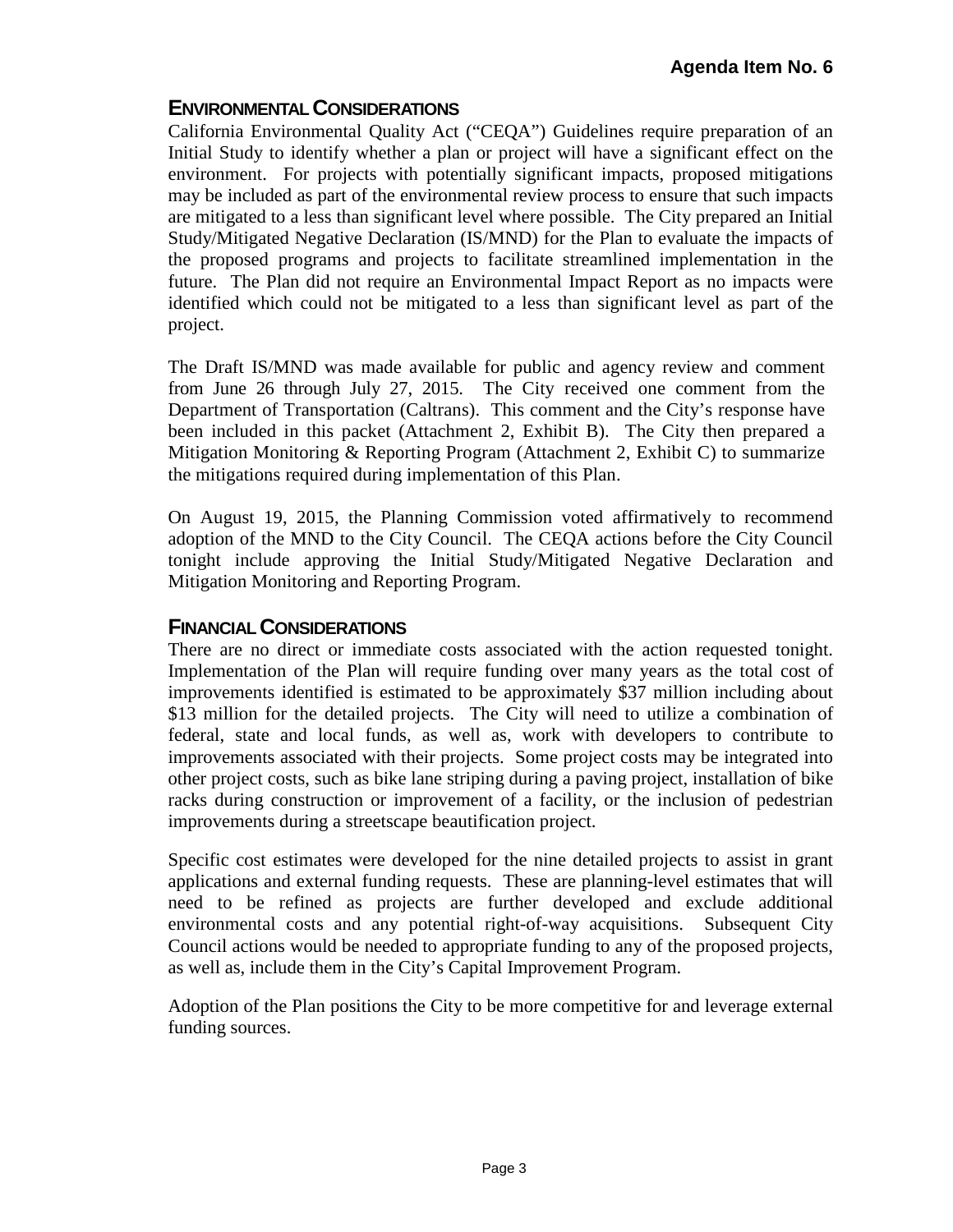#### **LEGAL CONSIDERATIONS**

The City Attorney has reviewed the proposed actions and found that legal considerations have been addressed.

**Reviewed by:** 

**Scott Hanin, City Manager** 

#### **Attachments:**

- 1) Draft Resolution approving the Initial Study/Mitigated Negative Declaration and the Mitigation Monitoring and Reporting Program, and adopting the Active Transportation Plan and Exhibit A: Active Transportation Plan dated February 2016
- 2) Attachment 2 Environmental Documents
	- a. Exhibit A: Initial Study/Mitigated Negative Declaration
	- b. Exhibit B: Response to Comments
	- c. Exhibit C: Mitigation Monitoring and Reporting Program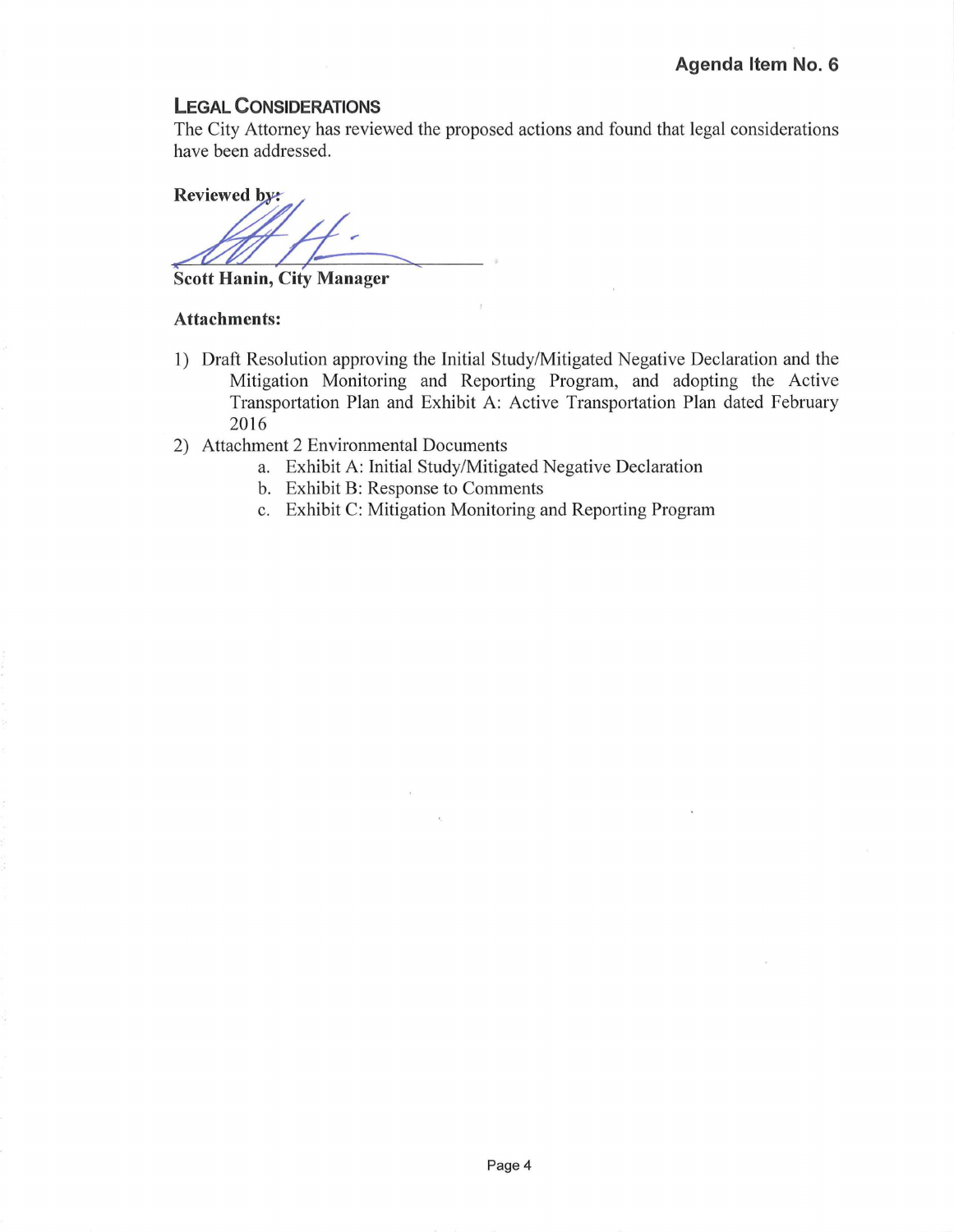#### RESOLUTION NO. 2016–XX

### A RESOLUTION OF THE CITY COUNCIL OF THE CITY OF EL CERRITO APPROVING THE INITIAL STUDY/MITIGATED NEGATIVE DECLARATION AND MITIGATING MONITORING AND REPORTING PROGRAM AND ADOPTING THE CITY OF EL CERRITO ACTIVE TRANSPORTATION PLAN

WHEREAS, in June 2007, the City Council adopted Resolution No. 2007-56 the City's first Circulation Plan for Bicyclists and Pedestrians ("Circulation Plan") to guide future investments and improvements for bicyclists and pedestrians; and

WHEREAS, as called for in the Circulation Plan, the City has completed a variety of improvements including the first city bike lanes on Carlson Boulevard, numerous city sidewalk and pedestrian safety projects, rehabilitated the Ohlone Greenway, upgraded Ohlone Greenway crossings and provided bicycle routes with sharrows on several streets; and

WHEREAS, in 2012, the City successfully applied for funding from the Metropolitan Transportation Commission's (MTC) Transportation Development Act funds (MTC-TDA Article 3) to update the Circulation Plan to the Active Transportation Plan ("Plan"); and

WHEREAS, the Plan is intended to provide a blueprint for continuing the City's investment in improving safety and providing facilities and infrastructure for bicyclists and pedestrians, based on the changing demands and standards as well as the current goals of the City; and

WHEREAS, the planning process began in 2013 and included substantial public engagement including a community workshop in July 2013 to evaluate existing and proposed conditions, a bike audit in August 2013 to ride some of the proposed bicycle facilities, a walking audit in August 2013 to tour a series of facilities, a second community workshop in October 2013 to present conceptual designs for focus area projects, and a final community workshop in July 2015 to present the draft plan for public comment; and

WHEREAS, the Plan was developed to incorporate community input and common best practices, to meet the city's Climate Action Plan goals, be consistent with various plans including the San Pablo Avenue Specific Plan, Urban Greening Plan, Ohlone Greenway Master Plan, and ADA Transition Plan; and

WHEREAS, the Plan is in compliance with the California Transportation Commission's adopted Active Transportation Program Guidelines; and

WHEREAS, the draft Plan was released for public review in June 2015 and was revised based on public comments and presented to the Planning Commission as a final draft (August 2015); and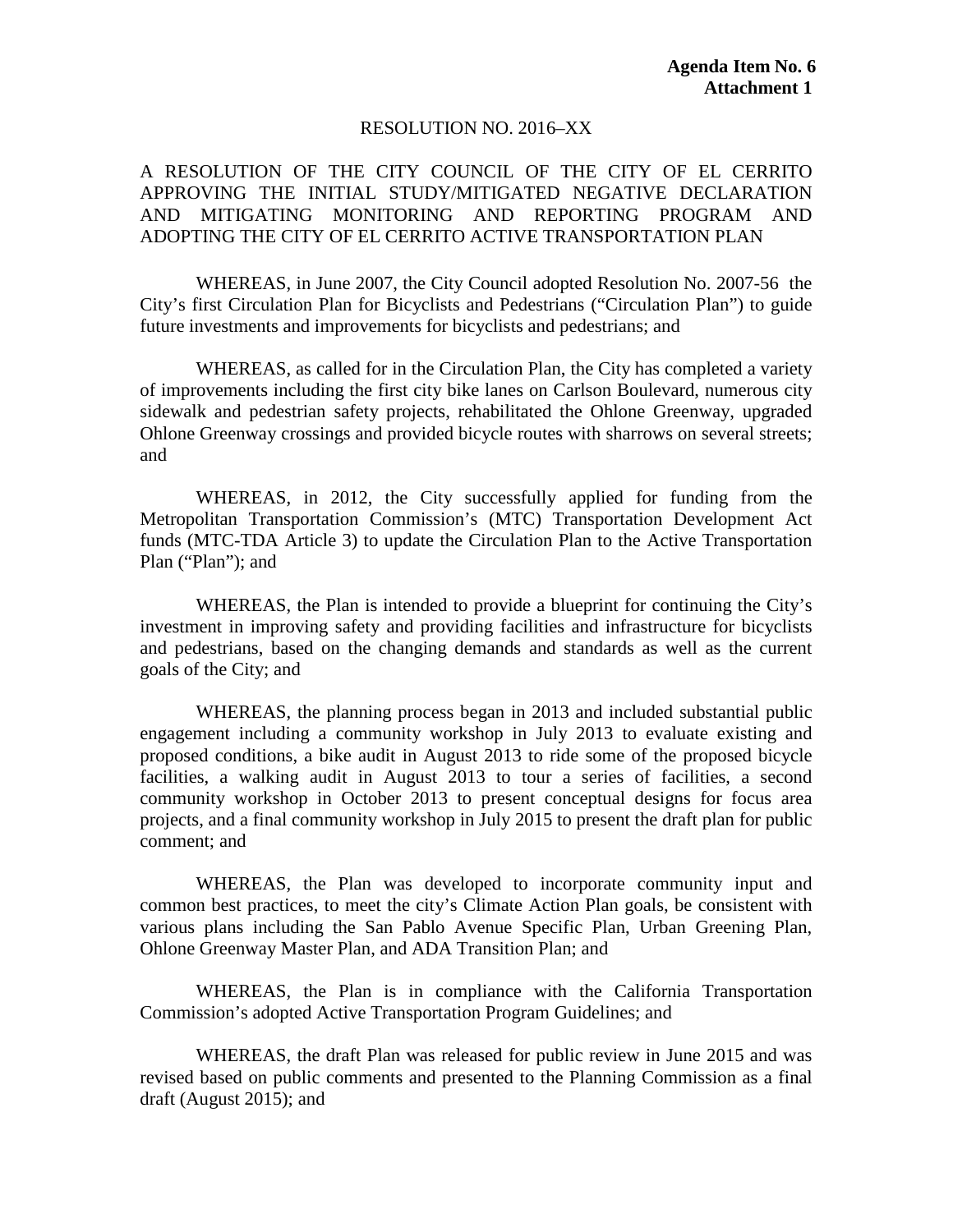WHEREAS, the Planning Commission heard public comment on the final draft Plan and unanimously voted to recommend City Council adoption of the final draft Plan with some changes to Policy 3-1; and

WHEREAS, on June 26, 2015, the City released for a 30-day public review period a Draft Initial Study/Mitigated Negative Declaration, which identified and evaluated the potential environmental impacts of the proposed Plan; and

WHEREAS, the City received one comment on the draft Initial Study from the Department of Transportation and prepared a Response to Comments and Mitigation Monitoring and Reporting Program available for review on August 13, 2015; and

WHEREAS, on October 6, 2015, the City Council opened a public hearing to consider the Plan and associated Initial Study/Mitigated Negative Declaration and Mitigation Monitoring and Reporting Program;

WHEREAS, at the October 6, 2015 meeting after receiving public testimony and asking questions of City staff, the City Council then passed a motion to appoint a Council subcommittee to review the Plan with City staff and to continue the public hearing to a future meeting of the City Council; and

WHEREAS, the Plan dated February 2016, reflects public comments to date, the Planning Commission revisions, and comments from the City Council subcommittee.

NOW THEREFORE, BE IT RESOLVED that the City Council of the City of El Cerrito, based on its review and consideration of the Active Transportation Plan and associated Initial Study/Mitigated Negative Declaration and Mitigation Monitoring and Reporting Program, and all public testimony:

1. Finds that the Active Transportation Plan is in the public interest and will advance the health, safety, and general welfare of the City of El Cerrito.

2. Finds that the Active Transportation Plan is consistent with the El Cerrito General Plan.

3. Hereby approves the Initial Study/Mitigated Negative Declaration and Mitigating Monitoring and Reporting Program, and adopts the Active Transportation Plan, attached hereto as Exhibit A; and

BE IT FURTHER RESOLVED, that this Resolution shall become effective immediately upon passage and adoption.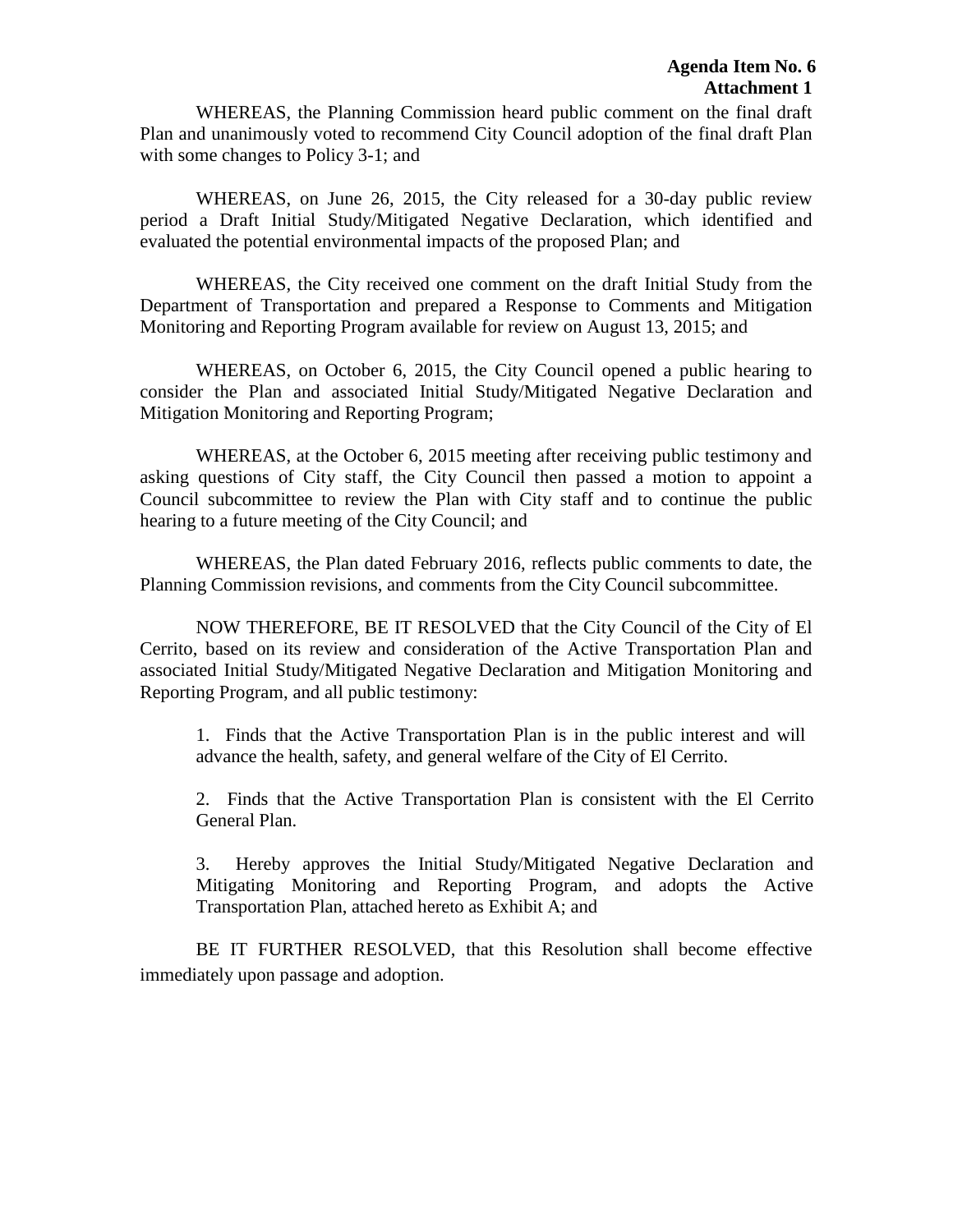I CERTIFY that at a regular meeting on April 5, 2016, the City Council of the City of El Cerrito passed this Resolution by the following vote:

| AYES:    | COUNCILMEMBERS:        |
|----------|------------------------|
| NOES:    | COUNCILMEMBERS:        |
| ABSTAIN: | <b>COUNCILMEMBERS:</b> |
| ABSENT:  | COUNCILMEMBERS:        |

IN WITNESS of this action, I sign this document and affix the corporate seal of the City of El Cerrito on April \_\_, 2016.

> \_\_\_\_\_\_\_\_\_\_\_\_\_\_\_\_\_\_\_\_\_ Cheryl Morse, City Clerk

APPROVED:

\_\_\_\_\_\_\_\_\_\_\_\_\_\_\_\_\_\_\_\_\_\_\_\_ Gregory B. Lyman, Mayor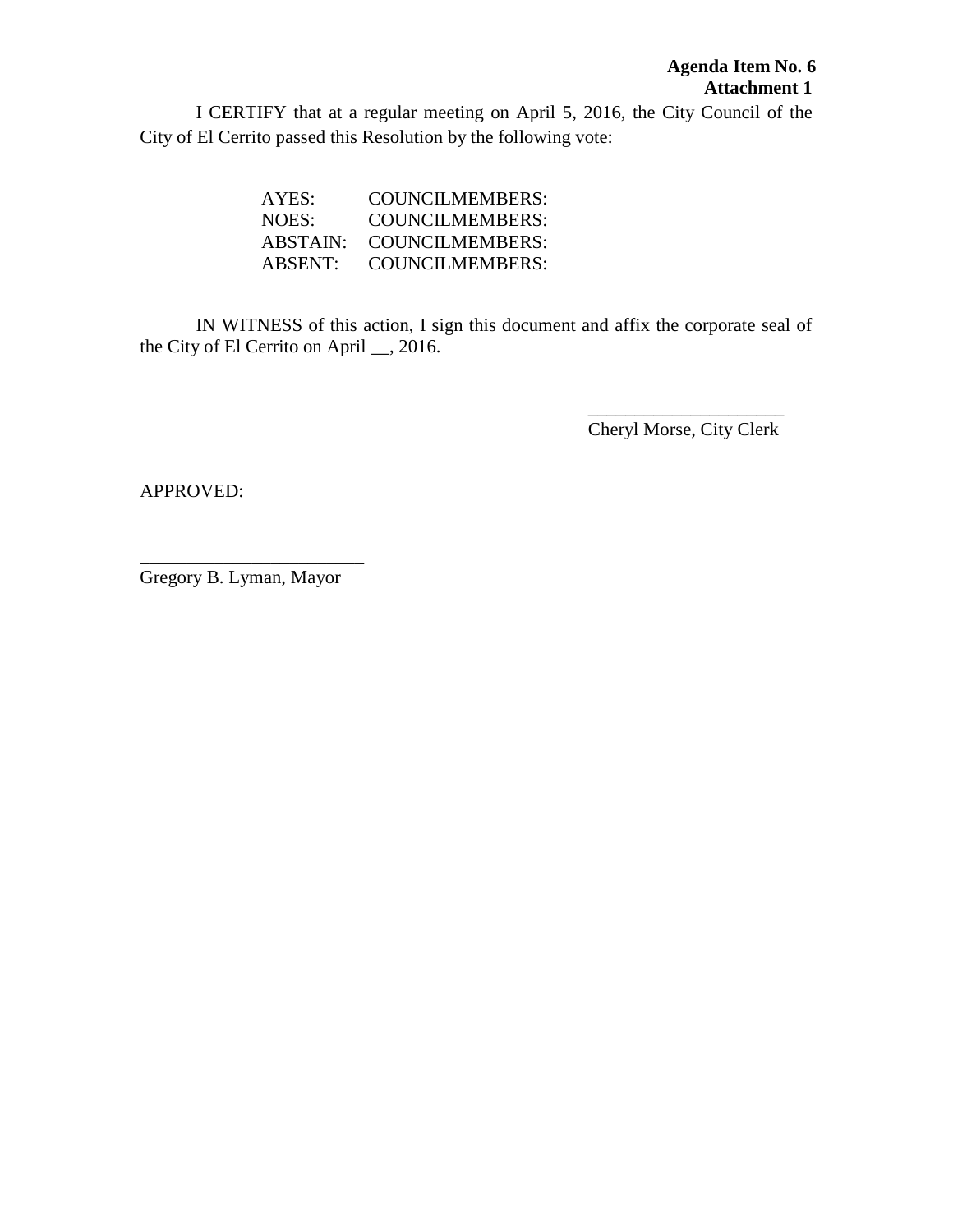

# **April 5, 2016 City Council Meeting**

# **Agenda Item 6 Active Transportation Plan Attachment 1**

The Active Transportation Plan, dated February 2016, including appendices is available for review at [http://el-cerrito.org/atp.](http://el-cerrito.org/atp)

Below are direct links to the document, which has been divided for easier downloading:

- February 2016 Plan : <http://el-cerrito.org/DocumentCenter/View/5669>
- Appendix A: Crosswalk Policy at<http://el-cerrito.org/DocumentCenter/View/5670>
- Appendix B: Relationship to Other Plans at [http://el](http://el-cerrito.org/DocumentCenter/View/5671)[cerrito.org/DocumentCenter/View/5671](http://el-cerrito.org/DocumentCenter/View/5671)
- Appendix C: Conformance with ATP Guidelines at [http://el](http://el-cerrito.org/DocumentCenter/View/5672)[cerrito.org/DocumentCenter/View/5672](http://el-cerrito.org/DocumentCenter/View/5672)
- Appendix D: Active Transportation & Transit at [http://el](http://el-cerrito.org/DocumentCenter/View/5673)[cerrito.org/DocumentCenter/View/5673](http://el-cerrito.org/DocumentCenter/View/5673)
- Appendix E: Grant Funding Sources at [http://el](http://el-cerrito.org/DocumentCenter/View/5674)[cerrito.org/DocumentCenter/View/5674](http://el-cerrito.org/DocumentCenter/View/5674)
- Appendix F: Additional Fact Sheet at [http://el](http://el-cerrito.org/DocumentCenter/View/5675)[cerrito.org/DocumentCenter/View/5675](http://el-cerrito.org/DocumentCenter/View/5675)
- Appendix G: Comments Received at Public Workshops at [http://el](http://ca-elcerrito.civicplus.com/DocumentCenter/View/5676)[cerrito.org/DocumentCenter/View/5676](http://ca-elcerrito.civicplus.com/DocumentCenter/View/5676)
- Appendix H: Prioritized Projects at [http://el](http://ca-elcerrito.civicplus.com/DocumentCenter/View/5677)[cerrito.org/DocumentCenter/View/5677](http://ca-elcerrito.civicplus.com/DocumentCenter/View/5677)

Hardcopies are also available for review at:

The Office of the City Clerk, 10890 San Pablo Avenue, El Cerrito and The El Cerrito Library, 6510 Stockton Avenue, El Cerrito